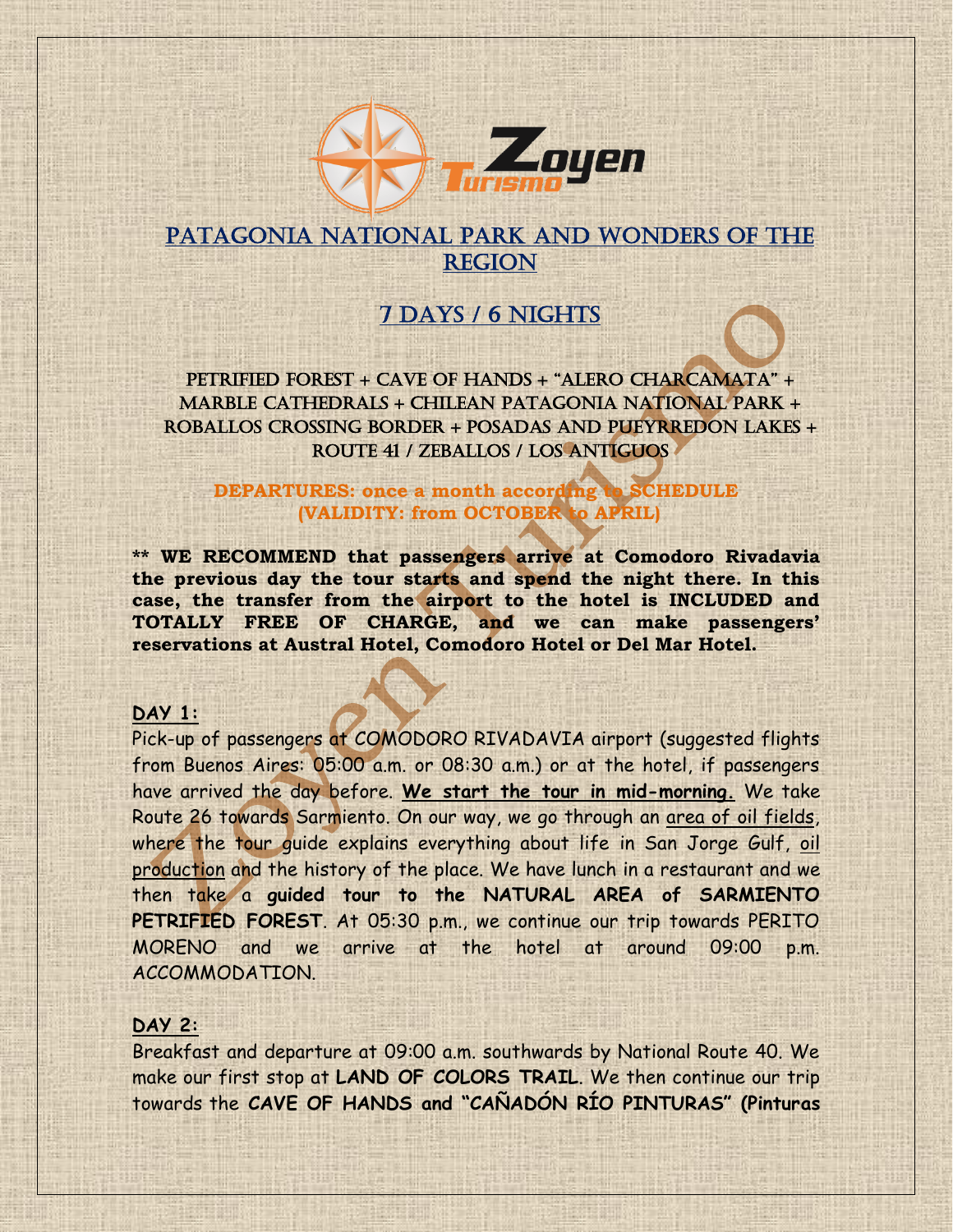**River Canyon)**. We have lunch (lunch box) and return to the hotel in Perito Moreno at around 05:00 p.m. (see full description of the tour on our website). Passengers may also visit **CARLOS GRADIN ARCHAEOLOGICAL MUSEUM**.

## **DAY 3:**

Breakfast. We start our day tour towards PINTURAS CANYON area by 4x4 vehicles. We go through the countryside, passing by several farms and observing how countryside in Santa Cruz is nowadays. We go through Pinturas River with the pickup trucks and then go on a 2 km walk to reach **"ALERO CHARCAMATA," a National Historical Monument** (see full details separately). EXCLUSIVE tour provided by our agency to a UNIQUE and MAGICAL place ("the gem of the trip".) We have lunch inside the canyon, fully in contact with nature (lunch box). We return to Perito Moreno in the afternoon. ACCOMMODATION.

### **DAY 4**:

Breakfast and departure towards Los Antiguos. We then cross to Chile Chico through Jeinimeni International crossing border. After doing all customs paperwork, we take a 170 km long road on the shores of the **second biggest lake in South America (General Carrera Lake)**. We make several stops along this trail to take photographs and a lunch stop, as well. Finally, we arrive at Puerto Río Tranquilo town, where we take a **BOAT TRIP TO MARBLE CATHEDRALS AND CHAPELS**. Accommodation: hotel in Puerto Tranquilo.

#### **DAY 5:**

Breakfast and departure by Southern Highway towards the south. We visit Puerto Bertrand, its lake and then, we go on a walk to BAKER AND NEFF RIVERS CONFLUENCE. We have lunch on the way (lunch box). We continue our trip towards CHACABUCO VALLEY and **PATAGONIA NATIONAL PARK**. We then return to Argentina through **ROBALLOS CROSSING BORDER**. Finally, we arrive at "ESTANCIA EL SUYAI" in the afternoon (paradise on the shores of Pueyrredón Lake), where we spend the night. Accommodation and DINNER INCLUDED, WITHOUT DRINKS.

## **DAY 6:**

Breakfast, departure and tour through unique landscapes around Posadas and Pueyrredón lakes and the Stone Arch. We then arrive at Posadas Lake town to have lunch in a typical farm known as "Estancia Posadas," where the owners themselves serve the guests. After lunch, we take the best scenic route in the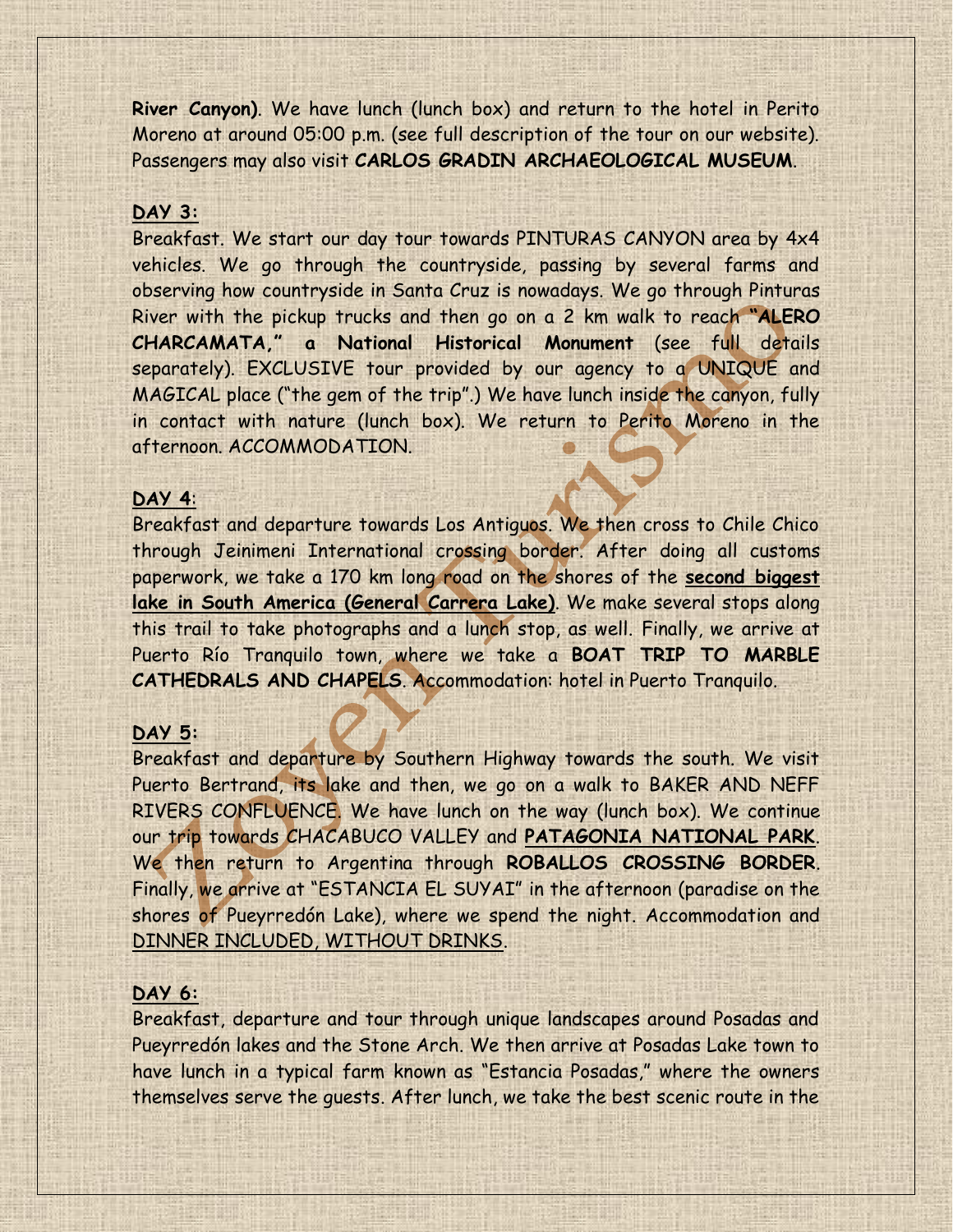province (ROUTE 41) towards LOS ANTIGUOS, where we arrive at around 08:00 p.m. Accommodation: hotel.

#### **DAY 7:**

Breakfast. We visit **Los Antiguos** town and the farm **"Estancia La Ascensión" (PATAGONIA NATIONAL PARK)** and we then return to COMODORO RIVADAVIA. (END OF OUR SERVICES). Suggested flight: after 06:00 p.m. or the following day at 03:00 a.m. Another option for passengers is to take a regular BUS by Route 40 towards the south.

SERVICES INCLUDED: transfer by company's private minibus during ALL the trip, exclusive for passengers who have bought the package (a maximum of 12 passengers per trip) + ALL tours described for each day with a guide tour + lunch or lunch box included depending on the day, snack in the afternoon (coffee, mate) available for passengers + 6 nights accommodation in three-star hotels (or similar, depending on the city), with breakfast included (double/triple occupancy) + boat trip to Marble Cathedrals in Chile + permanent coordination during ALL the trip + insurances, VAT and customs duties in Chile.

IT DOES NOT INCLUDE: DINNERS, except in Estancia El Suyai, where dinner IS included (without drinks), Cave of Hands entrance fee (ARS 400 General, ARS 200 Argentines, ARS 100 retired people), Sarmineto Petrified Forest entrance fee (ARS 110 Argentines, ARS 45 retired people, ARS 185 foreign people.)

#### CONSULT TOTAL PACKAGE PRICE PER PERSON:

If you make the reservation until 31th December and pay 50% WE HOLD THE PRICE and you receive a 10% DESCOUNT.

**REGULAR DEPARTURES: once a month according to schedule (from October to April)**